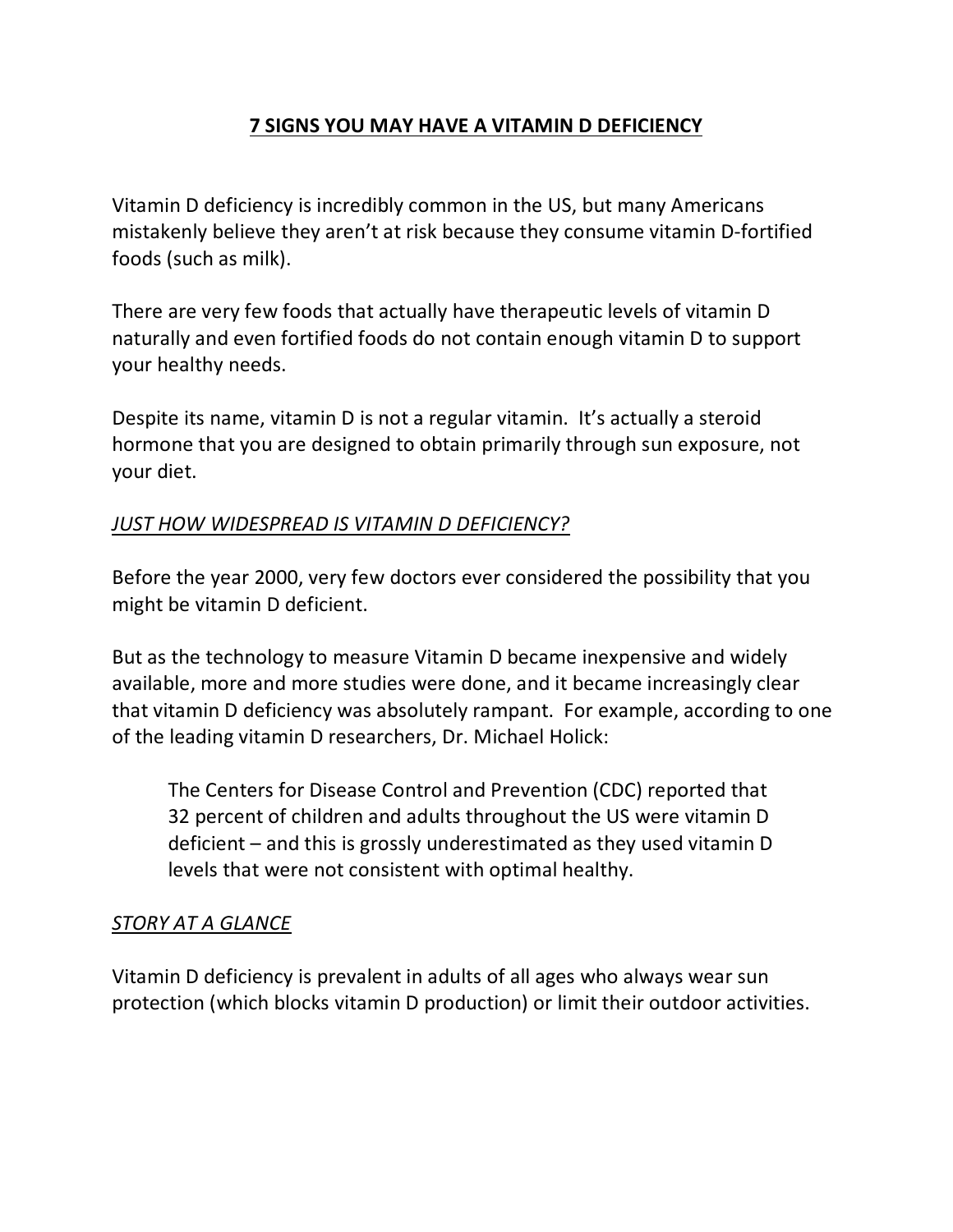Researchers estimate that 50 percent of the general population is at risk of vitamin D deficiency and insufficiency, and this percentage rises in higher-risk populations such as the elderly and those with darker skin.

Signs you may have a vitamin deficiency include age over 50, having darker skin, obesity, achy bones, feeling blue, head sweating , and gut trouble.

Increasing levels of vitamin D3 among the general population could prevent chronic diseases that claim nearly one million lives throughout the world each year.

Optimizing your vitamin D levels may help you prevent cancer, heart disease, autoimmune diseases, infections, mental health conditions, and more.

Researchers have also noted that vitamin D deficiency is prevalent in adults of all ages who always wear sun protection (which block vitamin D production) or limit their outdoor activities. People with increased skin pigmentation (such as those whose ancestors are from Africa, the Middle East, or India) are also at risk, as are the elderly.

It's estimated that over 95 percent of US senior citizens may be deficient in vitamin D. not only because they tend to spend a lot of time indoors but also because they produce less in response to sun exposure (a person over the age of 70 produces about 30 percent less vitamin than a younger person with the same sun exposure).

## *7 SIGNS YOU MAY BE VITAMIN D DEFICIENT*

The only way to know for sure if you're vitamin D deficient is via blood testing. However, there are some signs and symptoms to be aware of as well. If any of the following apply to you, you should get your vitamin D levels tested sooner rather than later.

## You Have Darker Skin

African Americans are at greater risk of vitamin D deficiency, because If you have dark skin, you may need as much as 10 times more sun exposure to produce the same amount of vitamin D as a person with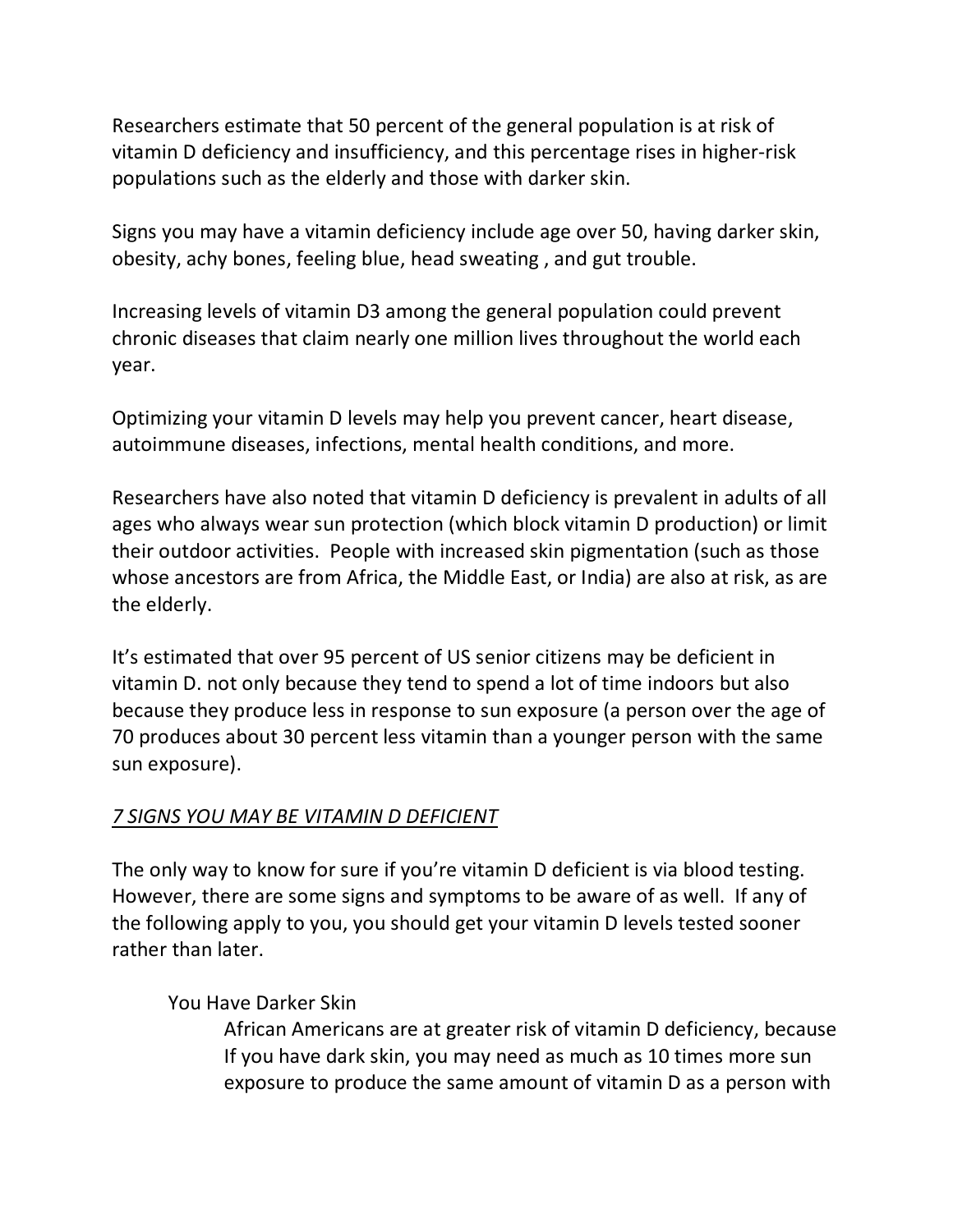pale skin!

As Dr. Holick explained, your skin pigment acts as a natural sunscreen so the more pigment you have, the more time you'll need to spend in the sun to make adequate amounts of vitamin D.

### You Feel "Blue"

Serotonin, the brain hormone associated with mood elevation, rises with exposure to bright light and falls with decreased sun exposure. In 2006, scientists evaluated the effects of vitamin D on the mental health of 80 elderly patients and found those with the lowest levels of vitamin D were 11 times more prone to be depressed than those received healthy doses.

#### You're 50 or Older

As mentioned, as you get older your skin doesn't make as much vitamin D in response to sun exposure. At the same time, your kidneys become less efficient at converting vitamin D into the form used by your body and older adults tend to spend more time indoors (i.e. getting even less sun exposure and therefore vitamin D)

You're Overweight or Obese (or Have a Higher Muscle Mass)

Vitamin D is a fat-soluble, hormone-like vitamin, which means body fat acts as a "sink" by collecting it. If you're overweight or obese, You're therefore likely going to need more vitamin D than a slimmer person – and the same holds true for people with higher body weights due to muscle mass.

#### Your Bones Ache

According to Dr. Holick, many who see their doctor for aches and pains, especially in combination with fatigue, end up being misdiagnosed as having fibromyalgia or chronic fatigue syndrome.

"Many of these symptoms are classic signs of vitamin D; deficiency osteomalacia, which is different from the vitamin D deficiency that causes osteoporosis in adults, he says.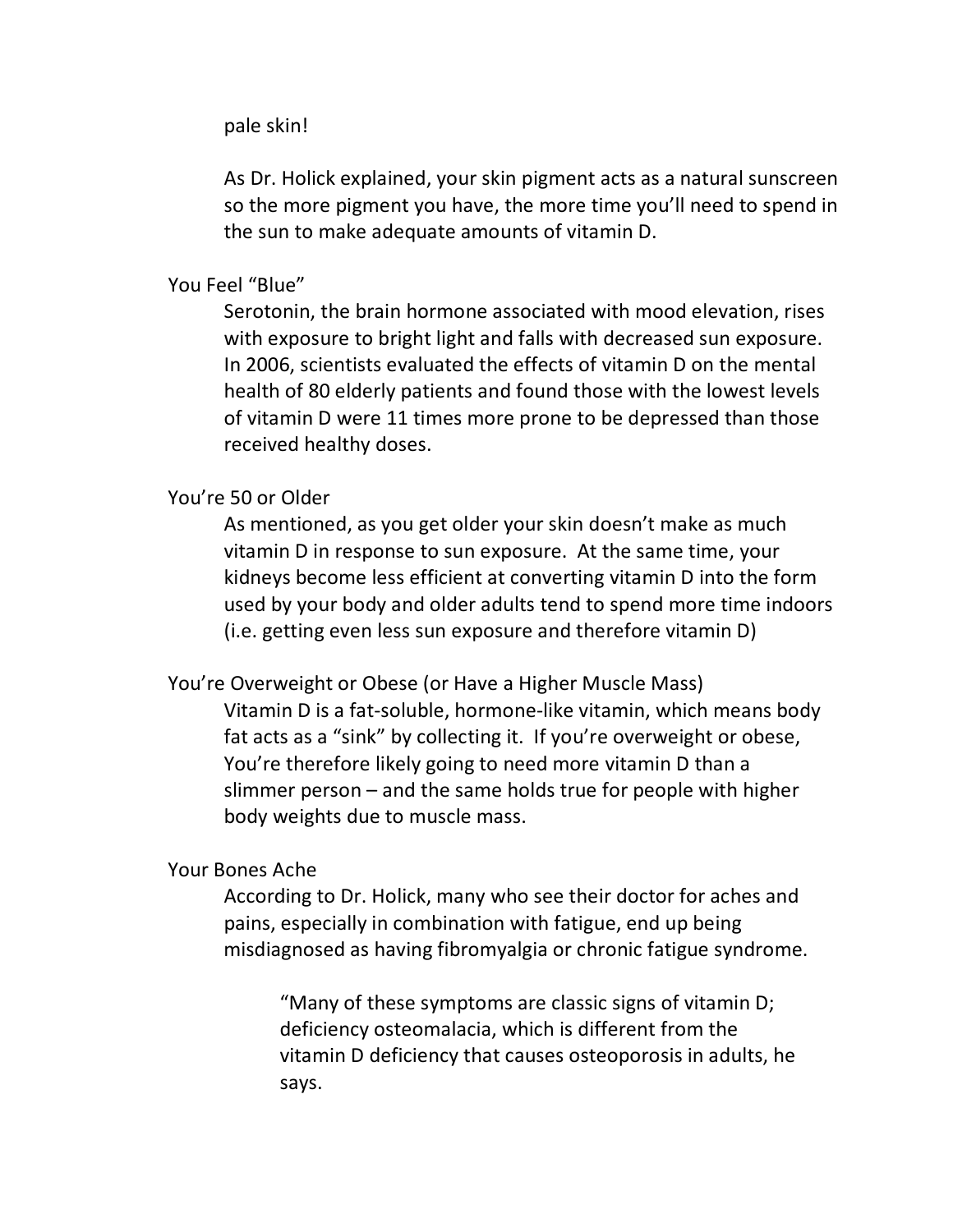"What is happening is that the vitamin D deficiency causes a defect in putting calcium into the collagen matrix Into your skeleton. As a result, you have trobbing, aching bone pain."

Head Sweating

According to Dr. Holick, one of the first, classic signs of vitamin D deficiency is a sweaty head. In fact, physicians used to ask new mothers about head sweating in their newborns for this very reason. Excessive sweating in newborns due to neuromuscular irritability is still described as a common, early symptom of vitamin D deficiency.

You have Gut Trouble

Remember, vitamin D is a fat-soluble vitamin, which means if you have a gastrointestinal condition that affects your ability to absorb fat, you may have lower absorption of fat-soluble vitamins like vitamin D as well. This includes gut conditions like Crohns celiac and non-celiac gluten sensitivity, and inflammatory bowel disease.

Optimizing Your Vitamin D Levels May Prevent Cancer, Heart Disease, and More

Researchers have pointed out that increasing levels of vitamin D3 among the general population could prevent chronic diseases that claim nearly one million lives throughout the world each year. Incidence of several types of cancer could also be slashed in half. As mentioned by Dr. Holick, one of the Nurses' Health Studies showed that nurses who had the highest blood levels of 25-hydroyvitamin D, averaging about 50 ng/ml, reduced their risk of developing breast cancer by as much as 50 percent. Similarly, a Canadian study done by Dr. Knight showed that women who reported having the most sun exposure as a teenager and young adult had almost a 70 percent reduced risk of developing breast cancer. Dr. Holick noted:

"Studies have shown that if you improve your vitamin D status, it reduces risk of colorectal cancer, prostate cancer, and a whole host of other deadly cancers by 30 to 50 percent. You're correct. Cancer is a big deal. You need to realize that vitamin D is playing a very important role in helping to maintain cell growth and to help fight cancer when a cancer cell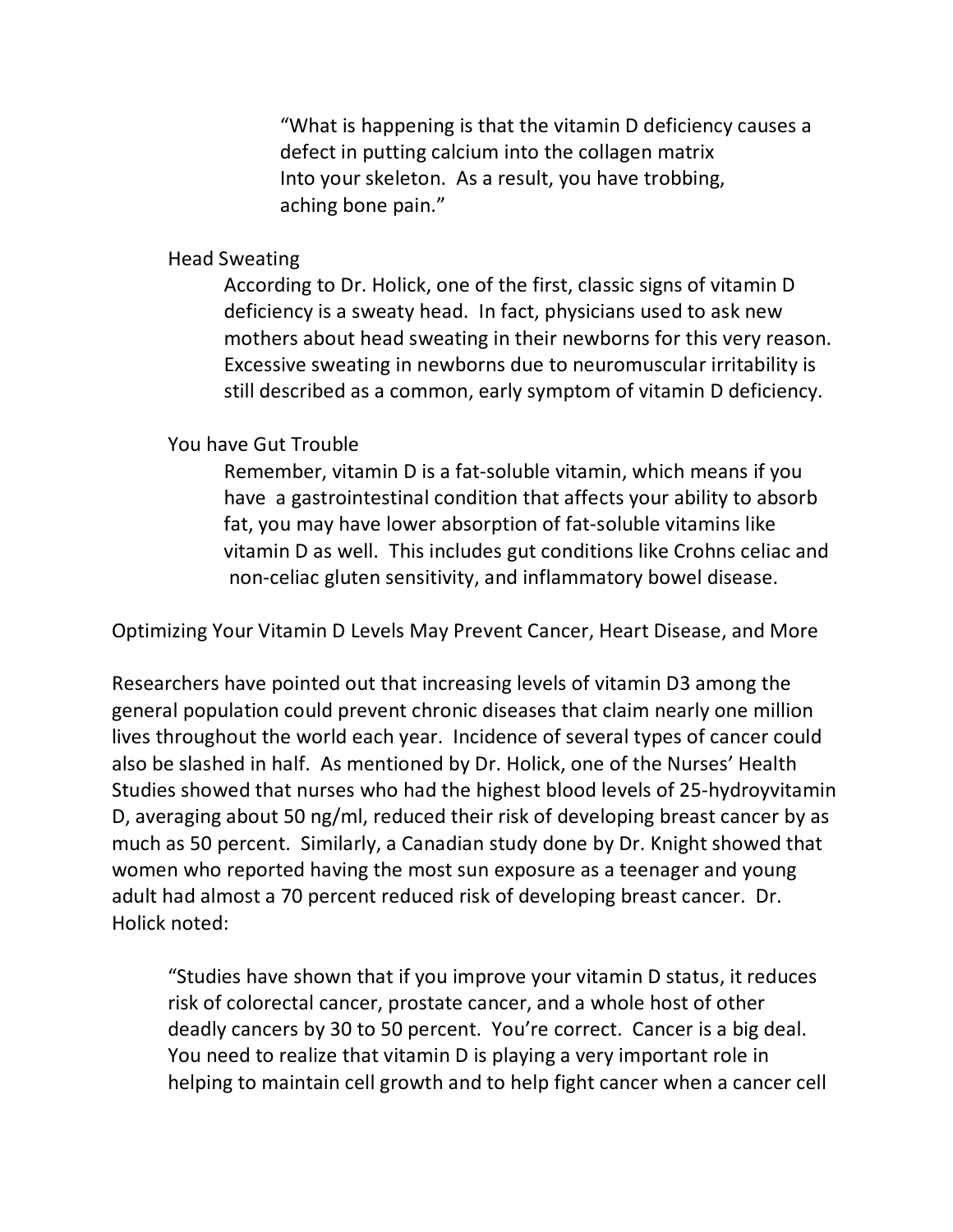Is developing in your body.

Vitamin D also fights infections, including colds and the flu, as it regulates the Expression of genes that influence your immune system to attack and destroy bacteria and viruses. In this interview above, Dr. Holick expounds on these and many other health benefits of vitamin D. For instance , optimizing your vitamin D levels can help protect against:

Cardiovascular disease. Vitamin D is very important for reducing Hypertension, atherosclerotic heart disease, heart attack and stroke. According to Dr. Holick, one study showed that vitamin D deficiency Increased the risk of heart attack by 50 percent. What's worse, if you Have a heart attack and you're vitamin D deficient, your risk of dying from That heart attack creeps up to nearly 200 percent.

Autoimmune diseases. Vitamin D is a potent immune modulator, making it It very important for the prevention of autoimmune diseases, like multiple Sclerosis and inflammatory bowel disease.

Infections, including influenza. It also helps you fight infections of all kinds. A study done in Japan, for example, showed that school children taking 1,200 units of vitamin D per day during winter reduced their risk of getting Influenza A infection by about 40 percent. I believe it's far more prudent Safer, less expensive, and most importantly, far more effective to optimize Your vitamin D levels than to get vaccinated against the flu.

DNA repair and metabolic processes. One of Dr. Holick's studies showed that healthy volunteers taking 2,000 IU's of vitamin D per day for a few months up-regulated 201 different genes that control up to 80 different Metabolic processes, from improving DNA repair to having effect on Autoxidation (oxidation that occurs in the presence of oxygen and/or UV radiation, which has implications for aging and cancer, for example), Boosting your immune system and many other biological processes.

## *How Much Vitamin D Do You Need For Optimal Health?*

When it comes to vitamin D, you don't want to be in the "average" or "normal"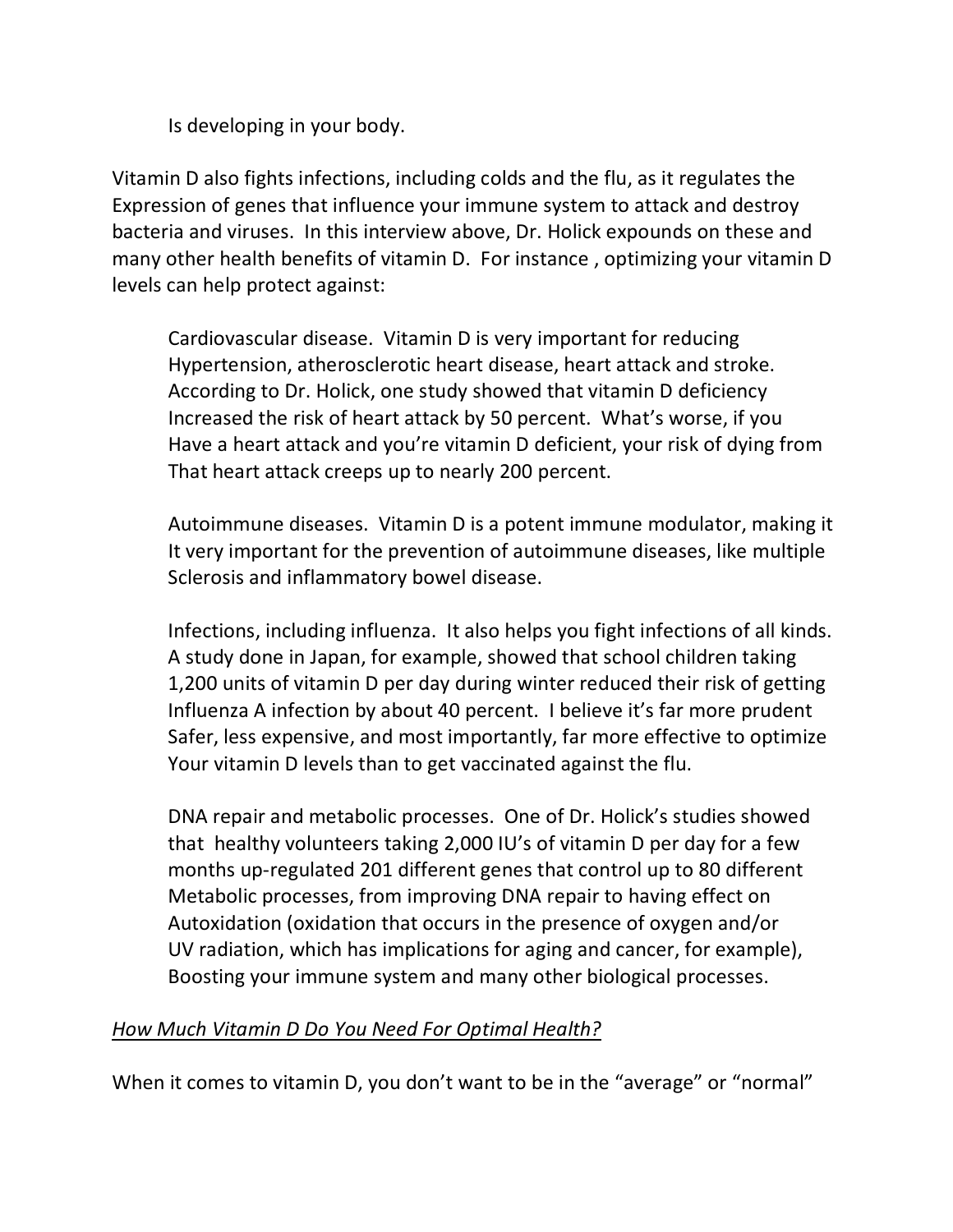range, you want to be in the "optimal" range. The reason for this is that as the years have gone by, researchers have progressively moved that range upward. At present, based on the evaluation of healthy populations that get plenty of natural sun exposure, the optimal range for general health appears to be somewhere between 50 and 70 ng/ml. As for how to optimize your vitamin D levels, I firmly believe that appropriate sun exposure is the best way. I personally have not taken a vitamin D supplement for three or four years, yet my levels are in the 70ng/ml range.

Generally speaking, this will be when your skin turns the lightest shade of pink, as Dr. Holick recommends, about half of the time you suspect it would take you to get a mild sunburn (so if you kow you tend to get sunburned after 30 minutes, you'd want to stay in the sun for about 15 minuted) How long you need to stay in the sun varies greatly depending on the factor's below:

Antioxidant levels and diet in general Age Skin color and/or current tan level Use of sunscreen Latitude and altitude (elevation) Cloud cover /pollution Ozone layer Surface reflection Season **Time of Day** Weight

If you can't get enough sunshine for whatever reason, then a safe tanning bed would be your next best option. Most tanning equipment uses magnetic ballasts to generate light. These magnetic ballasts are well known sources of EMF's that can contribute to cancer. If you hear a loud buzzing noise while in a tanning bed, it has a magnetic ballast system. I strongly recommend you avoid these types of beds and restrict your use of tanning beds to those that use electronic ballasts.

If your circumstances don't allow you to access the sun or a safe tanning bed, then you really only have one option, if you want to raise your vitamin D, and that is to take a vitamin D supplement. As a general guideline, research by Grassroots Health suggests that adults need about 8,000 IUs per day to achieve a serum level of 40ng/ml. If you do opt for a vitamin D supplement, please remember that you also need to boost your intake of vitamin K2 through food and/or supplement. If you are getting your vitamin D from the sun, this is not as critical, although you'd